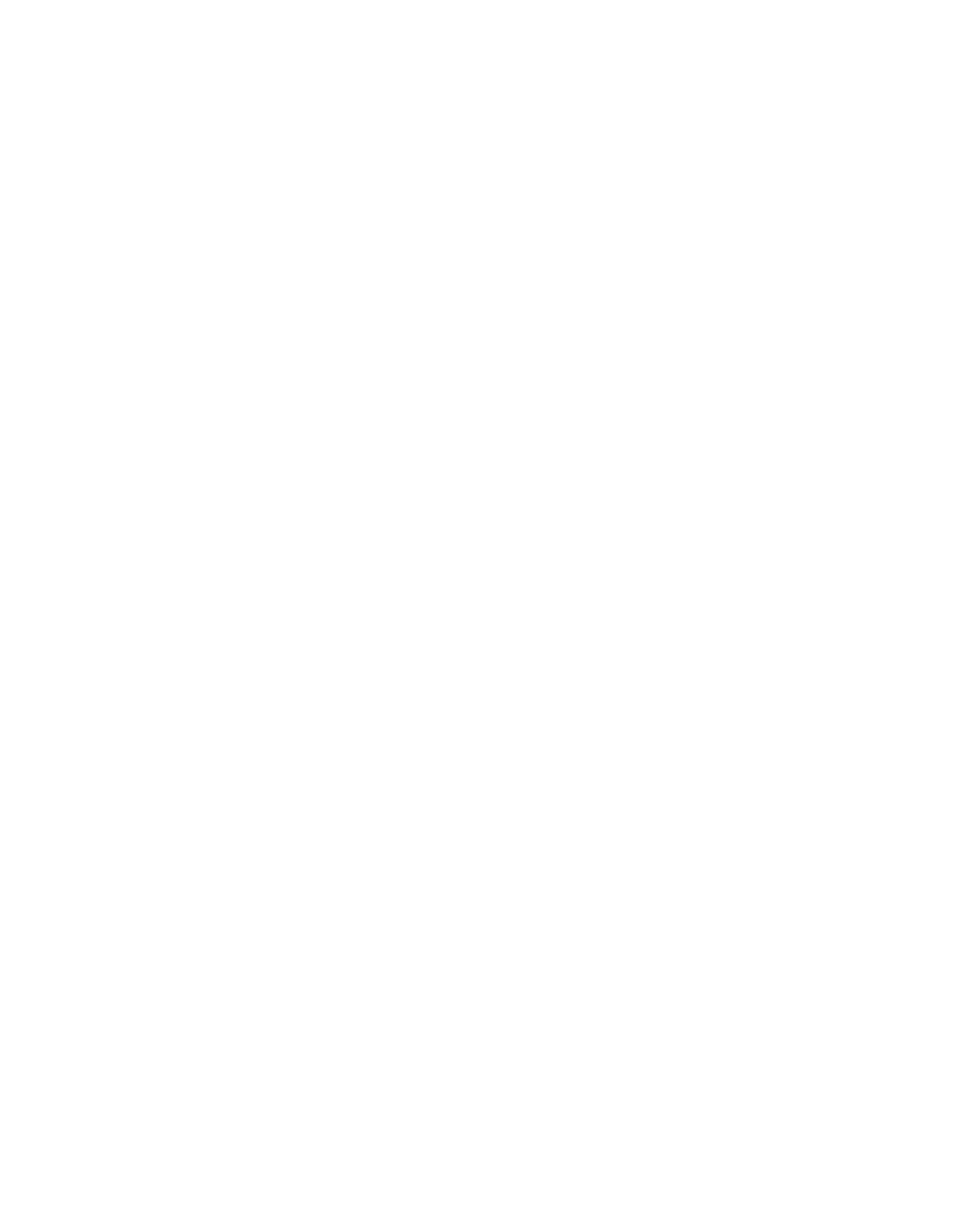# **BLANK PAGE**



PROTECTED BY COPYRIGHT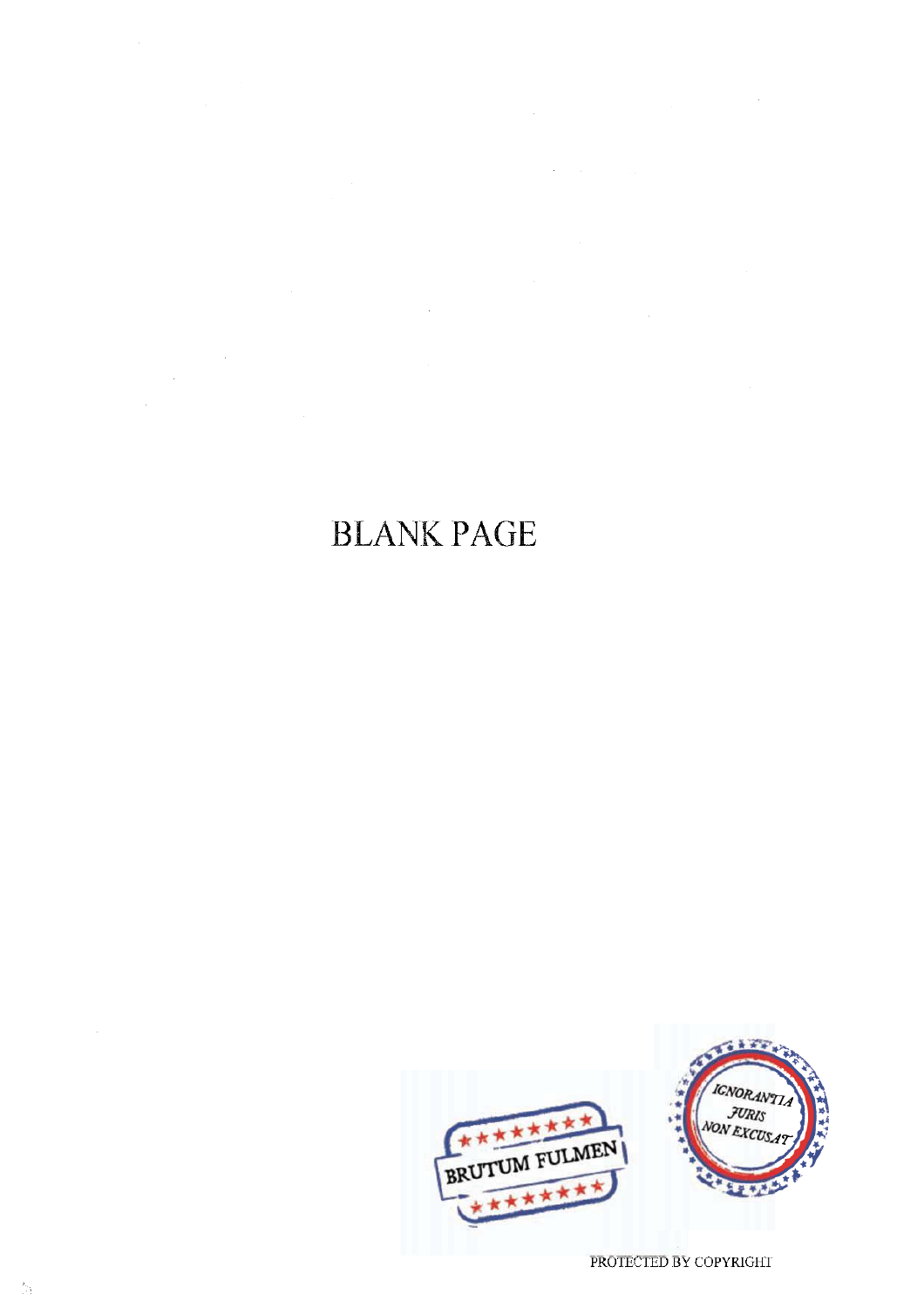**IS 650 : 199t** ( **Reaffirmed 1999 )**

भारतीय मानक

REAFFIRMED

सीमेन्ट परीक्षण के लिए मानक रेत - विशिष्टि 2008 ( दूसरा पुनरीक्षण )

*Indian Standard*

# **STANDARD SAND FOR TESTING CEMENT-SPECIFICATION**

*( Second Revision)*

Fourth Reprint NOVEMBER 2002

UDC 553.623.666.942

@ BIS 1991

**BUREAU OF INDIAN STANDARDS** MANAK BHAVAN, 9 DAHADUR SHAH ZAFAR MARG NEW DELHI 110002

May <sup>1991</sup> **Price Group 2**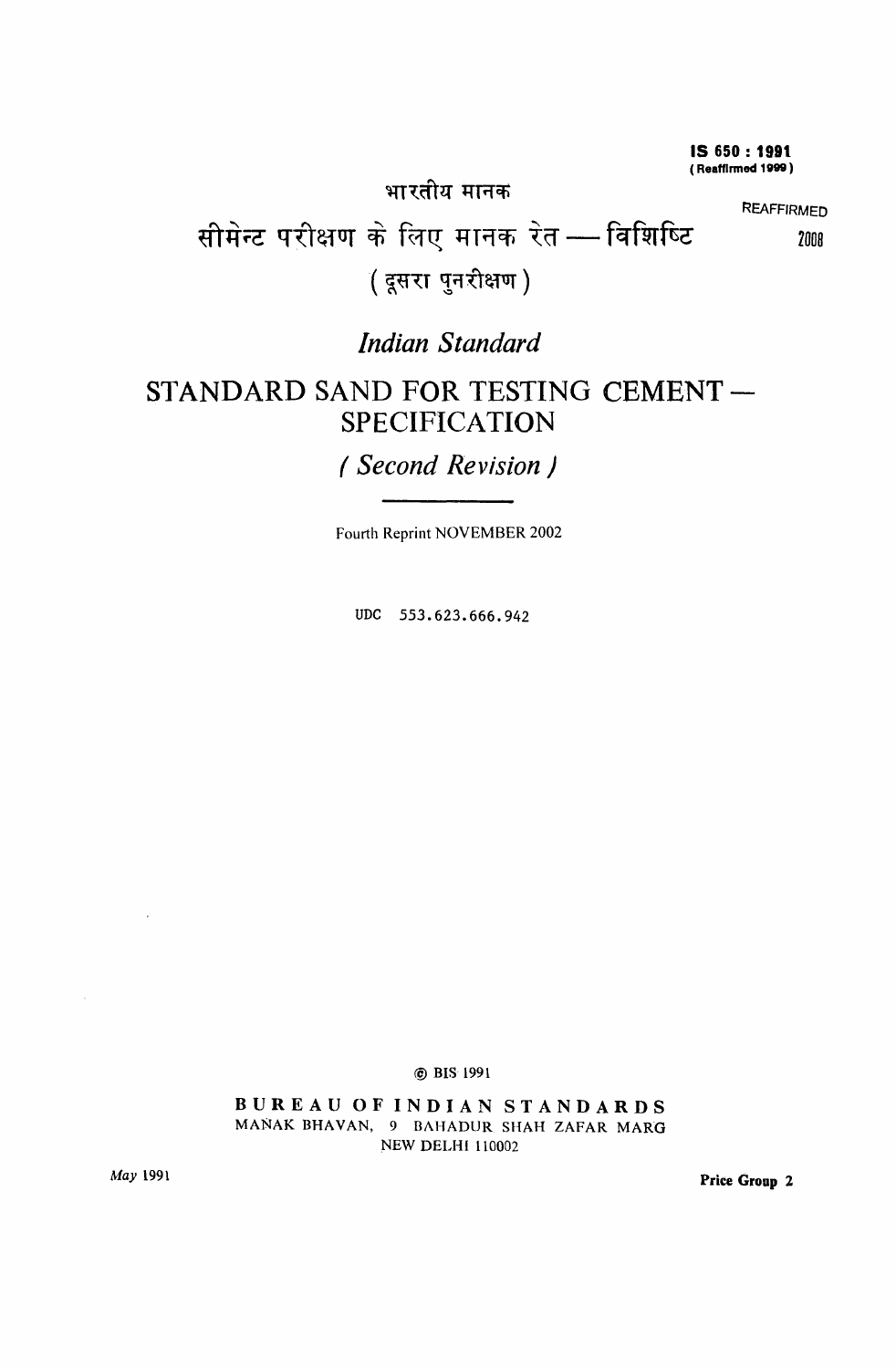# **IS 650: 1991**

# Cement and Concrete Sectional Committee, CED 2

| Chairman                                                                                                                           | Representing                                                                                                                                        |
|------------------------------------------------------------------------------------------------------------------------------------|-----------------------------------------------------------------------------------------------------------------------------------------------------|
| DR H. C. VISVESVARAYA                                                                                                              | In personal capacity ( University of Roorkeee, Roorkee 247 667)                                                                                     |
| <b>Members</b>                                                                                                                     |                                                                                                                                                     |
| Sнві Н. Внаттаснавуа<br>DR A. K. CHATTERJEE                                                                                        | Orissa Cement Limited, New Delhi<br>The Associated Cement Companies Ltd, Bombay                                                                     |
| SHRI S. H. SUBRAMANIAN (Alternate)<br>Chief Engineer ( Designs )<br>SUPERINTENDING ENGINEER                                        | Central Public Works Department, New Delhi                                                                                                          |
| (B&S) (Alternate)<br>CHIEF ENGINEER, NAVAGAM DAM<br>SUPERINTENDING ENGINEER, QCC (Alternate)                                       | Sardar Sarovar Narmada Nigam Ltd, Gandhinagar                                                                                                       |
| RESEARCH OFFICER (CONCRETE-<br>TECHNOLOGY ) (Alternate)                                                                            | CHIEF ENGINEER (RESEARCH-CUM-DIRECTOR) Irrigation and Power Research Institute, Amritsar                                                            |
| DIRECTOR                                                                                                                           | A. P. Engineering Research Laboratories, Hyderabad                                                                                                  |
| JOINT DIRECTOR (Alternate)<br>$D_{\text{IRECTOR}}$ ( C & MDD ) ( N & W )<br>DEPUTY DIRECTOR $(C & MDD)$ $(N W & S)$<br>(Alternate) | Central Water Commission, New Delhi                                                                                                                 |
| Shri K. H. Gangwal<br>SHRI V. PATTABHI (Alternate)                                                                                 | Hyderabad Industries Limited, Hyderabad                                                                                                             |
| SHRI V. K. GHANEKAR<br>Shri S. Gopinath<br>SHRI R. TAMILAKARAN (Alternate)                                                         | Structural Engineering Research Centre (CSIR), Ghaziabad<br>The India Cements Ltd, Madras                                                           |
| SHRI S. K. GUHA THAKURTA                                                                                                           | Gannon Dunkerley & Company Limited, Bombay                                                                                                          |
| SHRI S. P. SANKARANARAYANAN<br>(Alternate)                                                                                         |                                                                                                                                                     |
| DR IRSHAD MASOOD<br>DR MD KHALID (Alternate)                                                                                       | Central Building Research Institute (CSIR), Roorkee                                                                                                 |
|                                                                                                                                    | JOINT DIRECTOR, STANDARDS (B & S) (CB-I) Research, Designs & Standards Organization (Ministry of Railways),<br>Lucknow                              |
| JOINT DIRECTOR STANDARDS (B & S)<br>$(CB-II)$ ( <i>Alternate</i> )                                                                 |                                                                                                                                                     |
| SHRI N. G. JOSHI<br>SHRI P. D. KELKAR (Alternate)                                                                                  | Indian Hume Pipes Co Ltd, Bombay                                                                                                                    |
| Shri D. K. Kanungo<br>SHRI B. R. MEENA (Alternate)                                                                                 | National Test House, Calcutta                                                                                                                       |
| Shri P. Krishnamurthy                                                                                                              | Larsen and Toubro Limited, Bombay                                                                                                                   |
| SHRI S. CHAKRAVARTHY (Alternate)<br>SHRI G. K. MAJUMDAR                                                                            | Hospital Services Consultancy Corporation (India) Ltd, New Delhi                                                                                    |
| SBRI S. O. RANGARI (Alternate)<br>Shri P. N. Mehta                                                                                 | Geological Survey of India, Calcutta                                                                                                                |
| SHRI J. S. SANGANERIA (Alternate)<br>MEMBER SECRETARY                                                                              | Central Board of Irrigation and Power, New Delhi                                                                                                    |
| DIRECTOR CIVIL (Alternate)<br>Shri M. K. Mukherje e                                                                                | Roads Wing, Department of Surface Transport ( Ministry of Trans-                                                                                    |
|                                                                                                                                    | port), New Delhi                                                                                                                                    |
| SHRI M. K. GHOSH (Alternate)<br>$D_R$ A. K. MULLICK                                                                                | National Council for Cement and Building Materials, New Delhi                                                                                       |
| DR S. C. AHLUWALIA (Alternate)<br>Shri Nirmal Singh                                                                                | Development Commissioner for Cement Industry (Ministry of<br>Industry)                                                                              |
| SHRI S. S. MIGLANI (Alternate)<br>SHRI R. C. PARATE                                                                                | Engineer-in-Chief's Branch, Army Headquarters                                                                                                       |
| $L_T$ - $C_{OL}$ R. K. $S$ INGH (Alternate)<br>SHRI H. S. PASRICHA<br>SHRI Y. R. PHULL                                             | Hindustan Prefab Ltd, New Delhi<br>Central Road Research Institute (CSIR), New Delhi                                                                |
| SHRI S. S SEEHRA (Alternate)<br>Shri Y. R. Phull                                                                                   | Indian Roads Congress, New Delhi                                                                                                                    |
| SHRI K. B. THANDEVAN (Alternate)<br>DR M. RAMAIAH                                                                                  | Structural Engineering Research Centre (CSIR), Madras                                                                                               |
| DR A. G. MADHAVA RAO (Alternate)<br>SHRI G. RAMDAS<br>REPRESENTATIVE<br>Shri A. U. Rijhsinghani                                    | Directorate General of Supplies and Disposals, New Delhi<br>Builders Association of India, Bombay<br>Cement Corporation of India Limited, New Delhi |
| SHRI C. S. SHARMA (Alternate)<br>Shri J. Sen Gupta                                                                                 | National Buildings Organization, New Delhi                                                                                                          |
| SHRI A. K. LAL (Alternate)<br>Shri T. N. Subba Rao                                                                                 | Gammon India Limited, Bombay                                                                                                                        |
| SHRI S. A. REDDI (Alternate)<br>SUPERINTENDENT ENGINEER (DESIGNS)<br>EXECUTIVE ENGINEER, S. M. R. DIVISION                         | Public Works Department, Government of Tamil Nadu                                                                                                   |
| (Alternate)                                                                                                                        | (Continued on page 3)                                                                                                                               |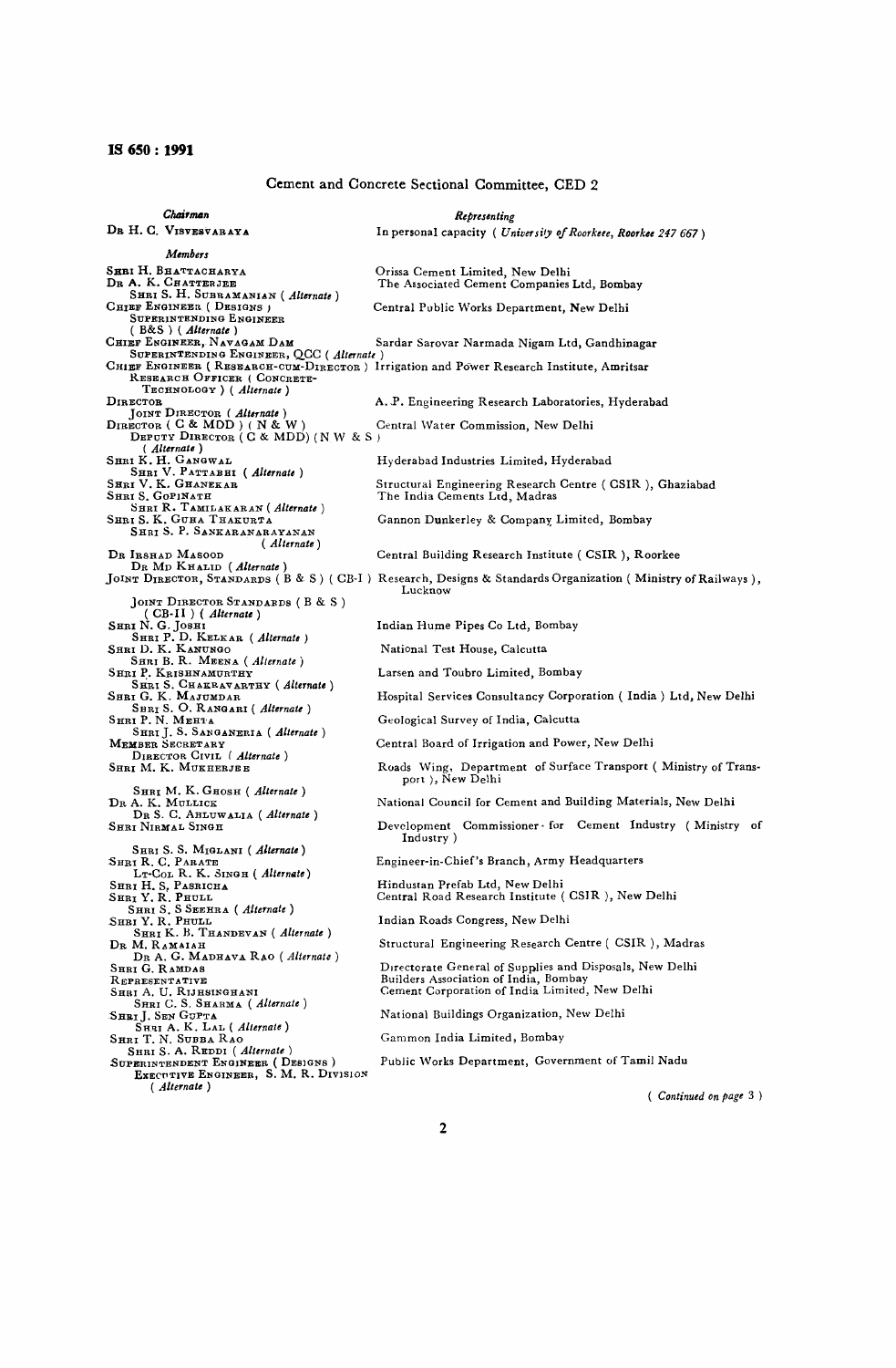*Continued from page* 2 )

### *Members*

SHRI S. B. SURI SHRI N. CHANDRASEKARAN ( *Alternate)* DR H. C. VISVESVARAYA SHRI D. C. CRATTURVEDJ ( *Alternate)* SHRI G. RAMAN, Director ( Civ Engg )

#### *Representing*

Central Soil and Materials Research Station, New Delhi

The Institution of Engineers ( Lndia ), Calcutta

Director General, BIS ( *Ex-cfficio Member)*

*Secretary* SHRIN. C. BANDYOPADHYAY Joint Director ( Civ Engg ), BIS

### Cement, Pozzolana and Cement Additives Subcommittee, CED 2 1

#### *Convener*

DR H. C. VISVESVARAYA *Members* SHRI S. K. BANERJEE SHRI SOMNATH BANERJER Shri N. G. Basak<br>Shri T. Madneshwar (*Alternate*)<br>Chief Engineer ( Research-cum Director ) RESEARCR OFFICER ( CT ) *Alternate)* Shri N. B. Desai SHRIJ. K. PATEL ( *Alternate)* DIRECTOR RESEARCH OFFICER ( *Alternate)* DIRECTOR (C & MDD II) DEPUTY DIRECTOR (C & MDD II) ( *Alternate)* SHRI R. K. GATTANJ SaRI R. K. VAISHNAVI ( *Alternate)* SHRI P.J.JAGUS DR A. K. CHATTERJEE *(Alternate)* JOINT DIRECTOR ( MATERIALS) ASSTT DIRECTOR ( PLASTIC) *(Alternate)* JOINT DIRECTOR, STANDARDS B & S (CB-I) JOINT DIRECTOR, STANDARDS ( B & S ) ( CB-II ) ( *Alternate)* Shri W. N. Karode Seri R. Kunjithapatta<mark>m</mark> Shri G. K. Majumdar<br>Dr Irshad Masood<br>Shri K. P. Mohideen SERI M. K. MUKHERJEE SERI M. K. GHOSH ( *Alternate)* D<sub>R</sub> A. K. MULLICK<br>Dr ( Smt ) S. Laxmi *( Alternate* )<br>Shri K. Naranappa<br>Shri D. P. K<u>ewalramani *( Alternate* )</u> SHRI NIRMAL SINGH SHRI S. S. MIGLANI ( *Allernate* ) SHRI Y. R. PBULL SHRI S. S. SXEHRA ( *Alternate)* SERI A. V. RAM,ANA DR K. C. NARANG ( *Alternate)* COL V. K. RAO SHRI N. S. GALANDE ( *Alternate* )<br>Shri S. A. Reddi<br>Shri A. U. Rijusinghani Shri M. P. Singh<br>Superintending Engin**e**er (D) SENIOR DEPUTY CHIEF ENGINEER<br>(GENERAL) (Alternate) Shri S. B. Suri<br>"Shri N. Chandrasekaran (*Alternate* )  ${\tt S}_{\tt{HRI}}$  L. Swaroop SHBI H. BHATTACHARYA ( *Alternate)* SHRI V. M. WAD

In personal capacity ( *University* of*Roorkee, Roorkee* 247 667 )

National Test House, Calcutta Cement Manufacturers Association. Bombay Directorate General of Technical Development, New Delhi

Irrigation Department, Government of Punjab

Gujarat Engineering Researcb Institute, Vadodara

Maharashtra Engineering Research Institute, Nasik

Central Water Commission, New Delhi

Shree Digvijay Cement Co Ltd, Bombay

The Associated Cement Companies Ltd, Bombay

Naticnal Buildings Organization, New Delhi

Research, Designs and Standards Organization (Ministry of Railways), Lucknow

The Hindustan Construction Co Ltd, Bombay

Chattinad Cement Corporation Ltd, Poliyur, Tamil Nadu Hospital Services Consultancy Corporation ( India) Ltd, New Delhi Central Building Research Institute ( CSIR ), Roorkee

Central Warehousing Corporation, New Delhi Roads Wing, Department of Surface Transport (Ministry of Transport), New Delhi

National Council for Cement and Building Materials, New Delhi

Central Electricity Authority, New Delhi

Development Commissioner for Cement Industry (Ministry of Industry)

Central Road Research Institute ( CSIR. ), New Delhi

Dalmia Cement ( Bharat ) Ltd, New Delhi

Engineer-in-Chief's Branch, Army Headquarters

Gammon India Limited, Bombay Cement Corporation of India Limited, New Delbi Federation of Mini Cement Plants, New Delhi Public Works Department, Government of Tamil Nadu

Central Soil and Materials Research Station, New Delhi

Orissa Cement Limited, New Delhi

Bhilai Steel Plant, Bhilai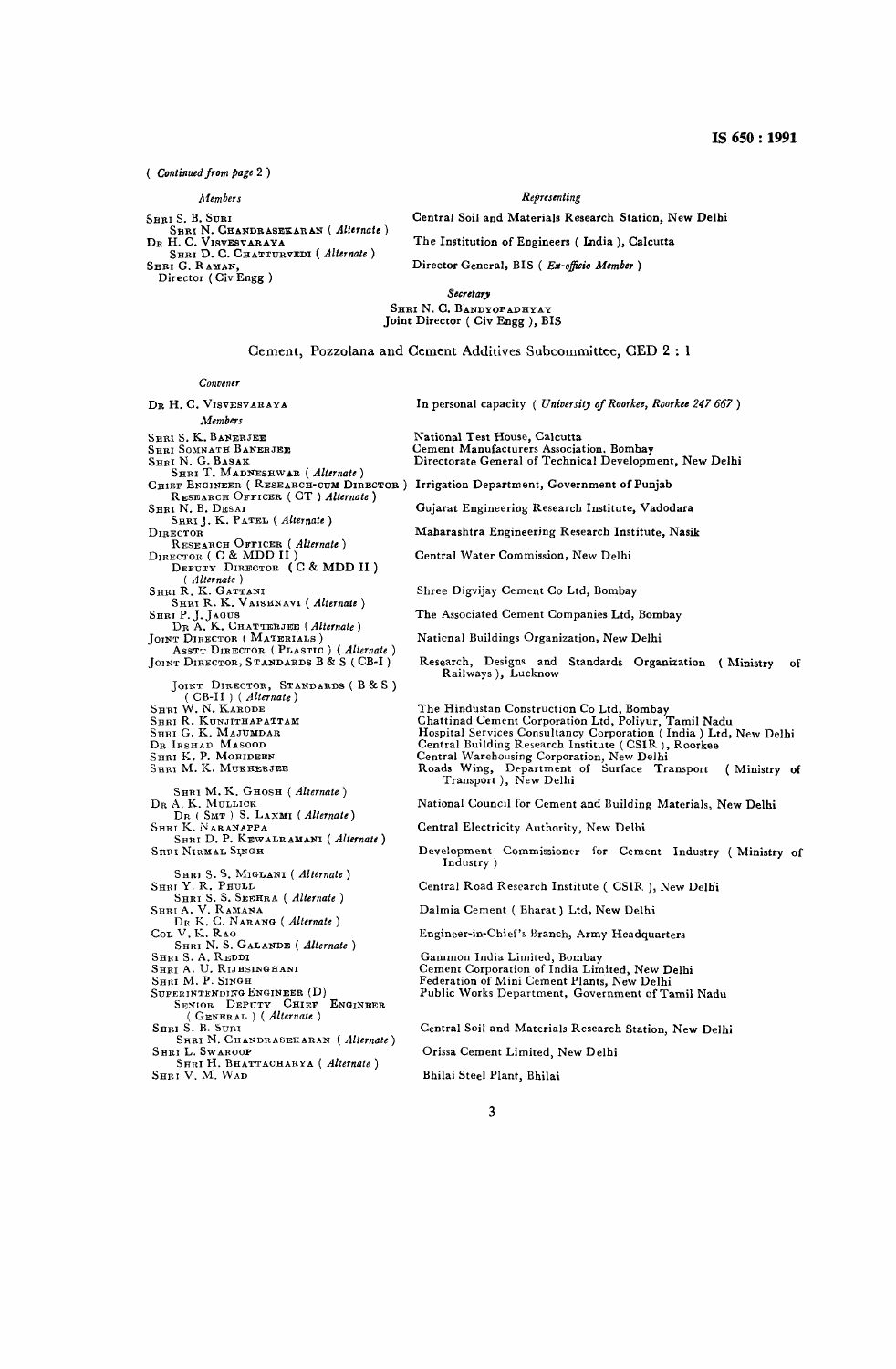# AMENDMENT NO. 1 MAY 2000 TO IS 650: 1991 STANDARD SAND FOR TESTING CEMENT - SPECIFICATION

*( SecoM Revision)*

# *(Page 1, clause 4.2)* — Insert the following in the note:

'In each fraction, retention on the larger sieve size and passing through the smaller sieve size to a maximum amount of 1 percent may be permitted.'

(CED2)

Reprography Unit, BIS, New Delhi, India

1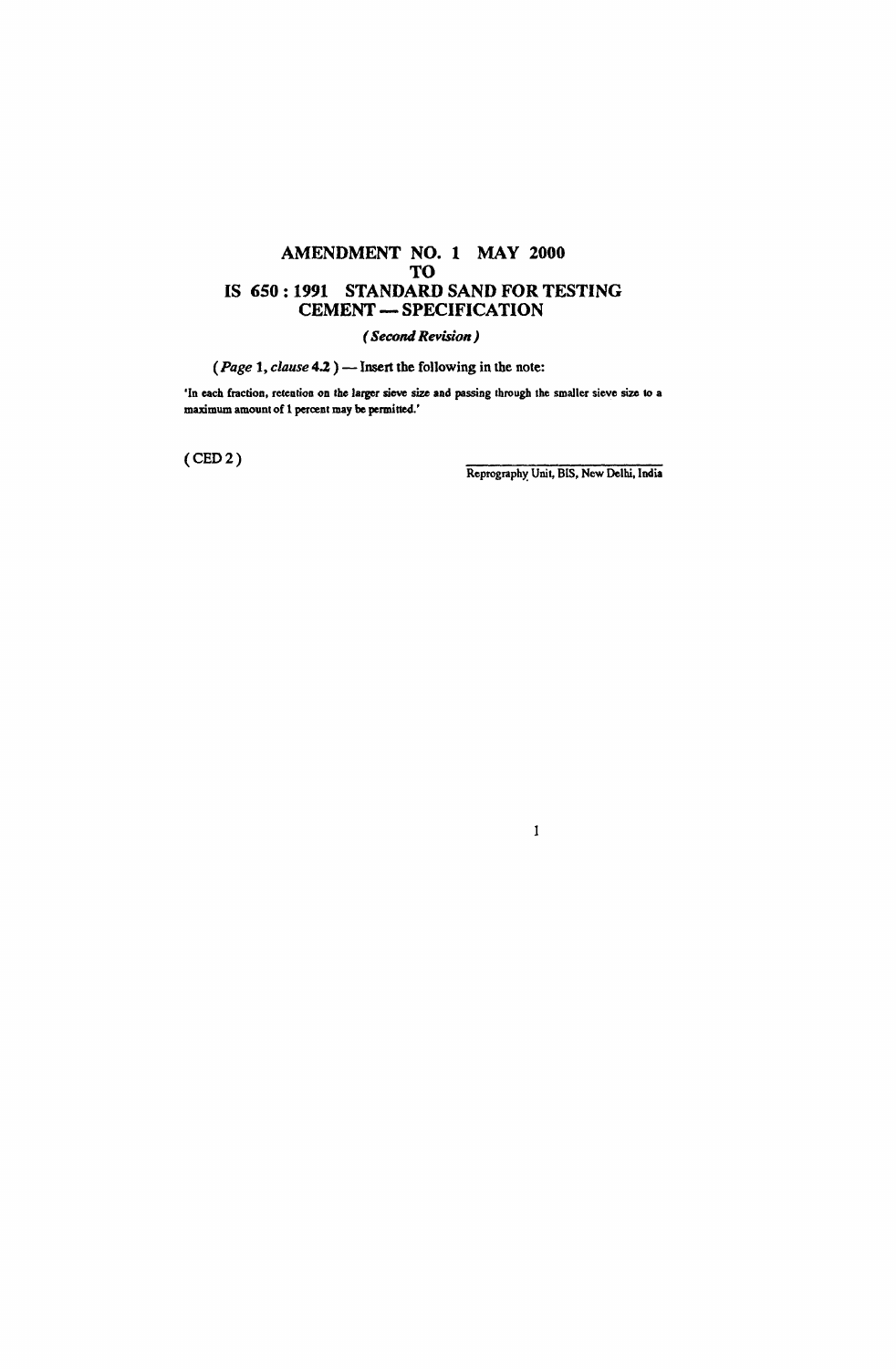Cement and Concrete Sectional Committee, CED 2

### **FOREWORD**

This Indian Standard (Second Revision) was adopted by the Bureau of Indian Standards, after the draft finalized by the Cement and Concrete Sectional Committee had been approved by the Civil Engineering Division Council.

As a standard fine aggregate used for assessing the quality of cement, standard sand plays a very important role in the cement industry. The importance of a standard sand in industrial economy is evident from the fact that it is required not only as a testing material in the cement industry but also as a standard material to study the properties of other building materials like lime and pozzolanas, various admixtures to cement and also as a standard material for determining the abrasive resistance of different substances, such as building stones. Till the year 1955, the country's requirements for standard sand were met by importing Leighton-Buzzard sand from the United Kingdom. The difficulties and expense of importing this standard sand from UK led to an investigation to replace Leighton-Buzzard sand by an Indian Standard sand.

While formulating the standard for Portland cement, the Committee also felt the necessity of establishing an indigenous standard sand as early as possible. As.a result of extensive survey and research carried out by many organizations, namely, Geological Survey of India; Industrial Research Bureau; National Test House; Concrete and Soil Research Laboratory, Chepauk, Madras; Hirakud Research Station; Hyderabad Engineering Research Laboratory; the laboratories of the Associated Cement Companies Ltd; and Dr LaIC. Yerman, it was found that the white variety of sand available at Ennore, Madras State, was .very pure in nature and suitable for use as a standard sand. The thoroughly washed sand passing S50-micron IS Sieve and r etained on 600·micron IS Sieve was observed to satisfy the requirements of standard sand as a substitute for the imported sand. Accordingly, the Sectional Committee formulated IS 650 : 1955 which recommended Ennore sand passing S50-micron IS Sieve and not more than 10 percent by mass passing 600-micron IS Sieve. This grading was the same as that for Leighton-Buzzard sand:

In the light of experience gained with the practical use of Indian Standard sand (conforming to IS 650: 1955) for testing the compressive and tensile strength of Indian cement over the period, certain drawbacks ig observed in respect of compressive and tensile strength values, the quantity of gauging water and the reproducibility of results. The Sectional Committee was of the view that these drawbacks could be overcome by revising the grading of Ennore sand. On the recommendations of the Sectional Committee, the Council of Scientific and Industrial Research sponsored the scheme of investigations on 'Mortar making properties of Ennore sand' to be carried out at the Concrete and Soil Research Laboratory, Madras under the guidance of the then ISI with the following main objects:

- a) To determine the optimum grading of Ennore sand which would give the highest strength keeping at the same time, the yield from the quarry as high as possible; and
- b) To introduce one or more intermediate size requirement in the grading specification with a view to controlling uniformity of grading and thus to ensure better reproducibihty of results.

As a result of the above investigations, and on the recommendations of the Concrete and Soil Research Laboratory, Madras, the Sectional Committee decided to revise the grading of Ennore sand to make it more suitable from the technical and exploitation point of view and also to bring it in line with the RILEM CEMBUREAU grading of sand for testing of cement recommended by the International Organization for Standardization (ISO). First revision of the standard was printed in 1966 mainly with a view to incorporating the revised grading of standard sand.'

The Sectional Committee records its deep appreciation to all those who have assisted in the important investigations related to regrading of the standard sand and in particular to the Concrete and Soil Research Laboratory, Madras; the Central Road Research Institute, New Delhi; Engineering Research Laboratory, Hyderabad; Maharashtra Engineering Research Institute, Nasik; and the laboratories of various cement factories in the country.

( *Continued on third cover)*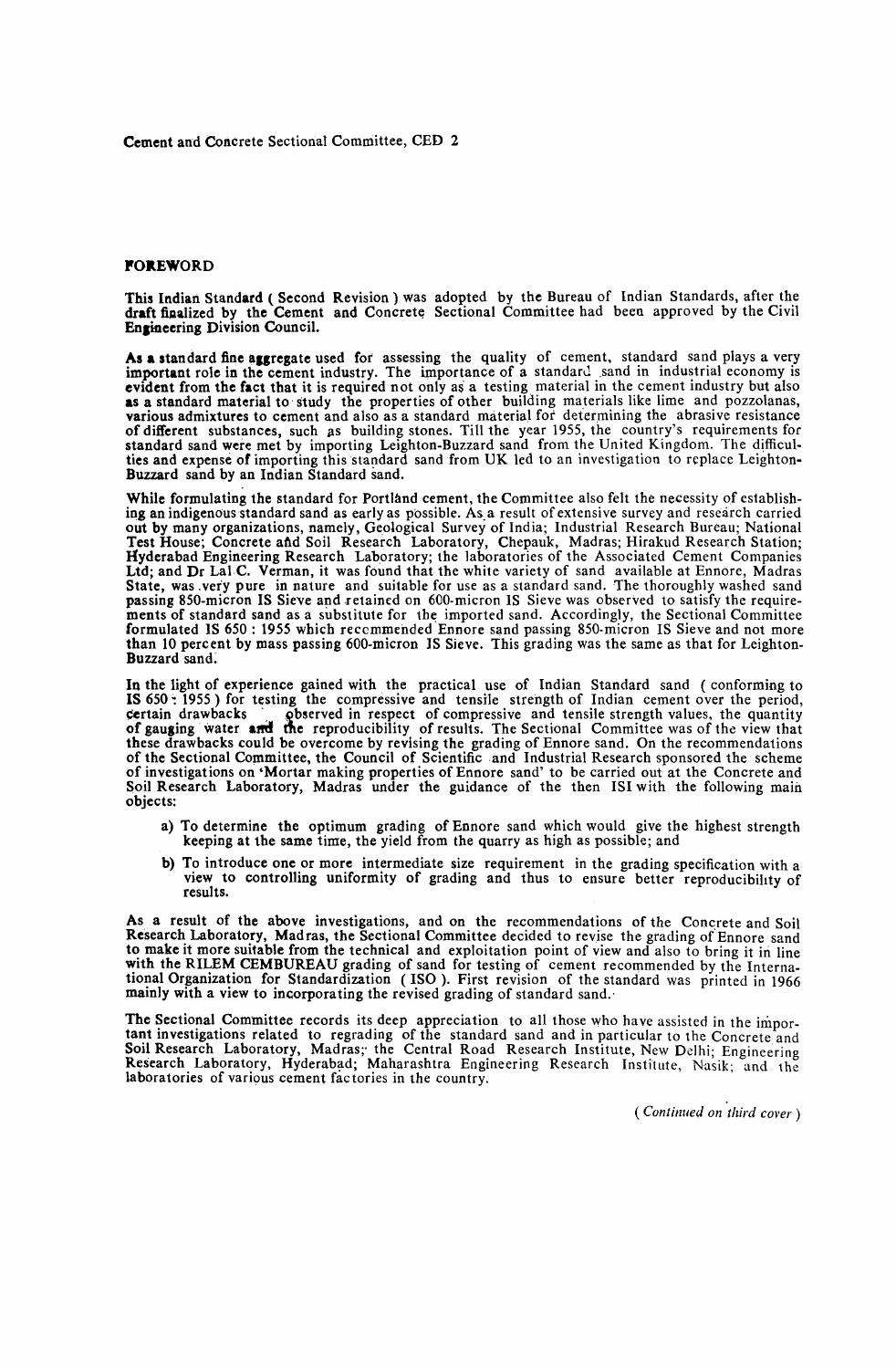## *( Continued from second cover)*

This revision has been taken up with a view to incorporating various amendments issued to this standard from time to time in view of changes required in clauses on source of standard sand, packing and marking.

For the purpose of deciding whether a particular requirement of this standard is complied with, the final value, observed or calculated, expressing the result of a test or analysis, shall be rounded off in accordance with IS 2 : 1960 'Rules for rounding off numerical values *i revised* Y, The number of significant places retained in the rounded off value should be the same as that of the specified value in this standard.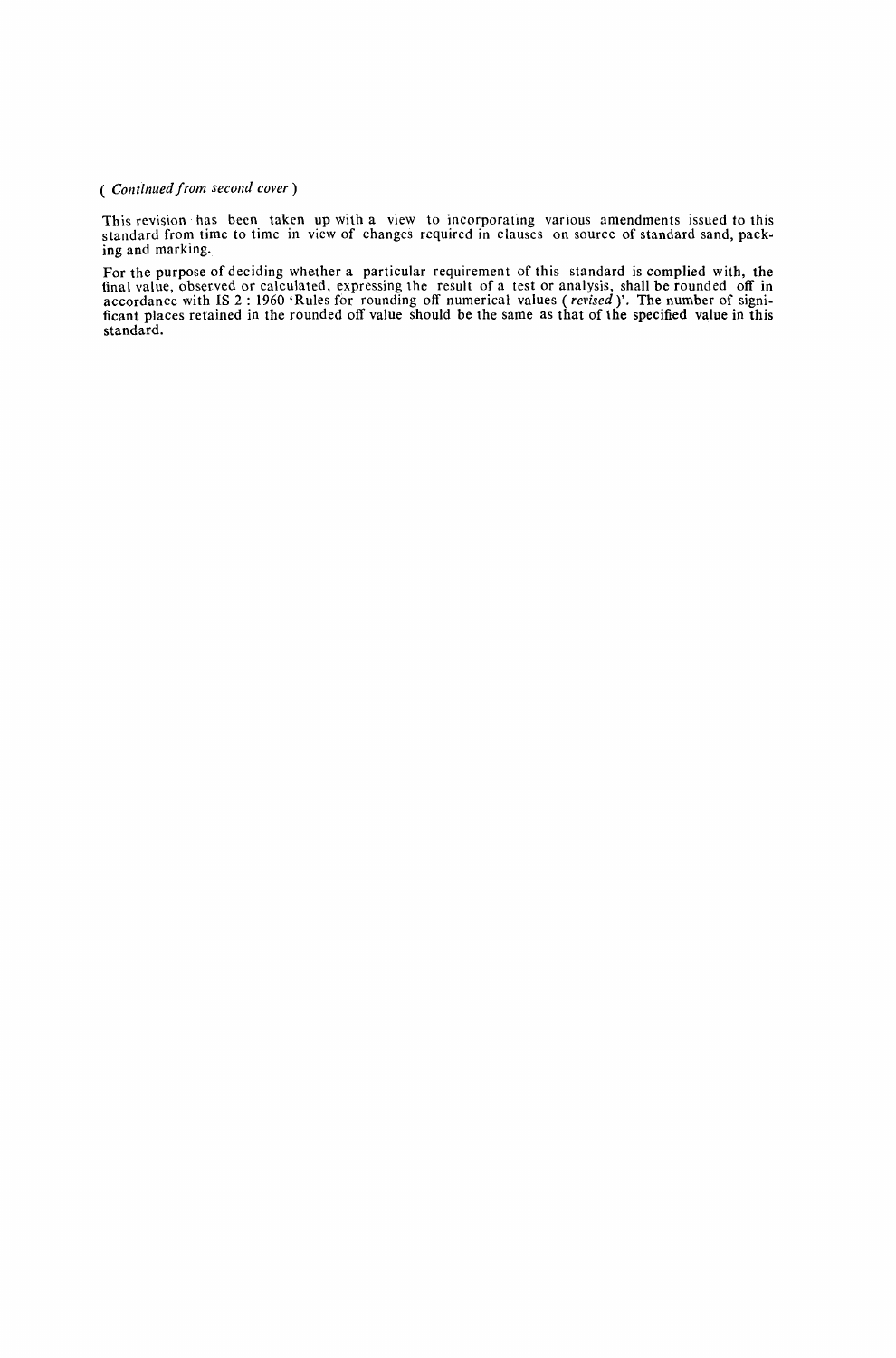# *Indian Standard*

# **STANDARD SAND FOR TESTING CEMENT-SPECIFICATION**

# *( Second Revision)*

### 1 SCOPE

This standard lays down requir ements for Standard sand used in testing of cement.

### 2 REFERENCES

The Indian Standards listed below are necessary adjuncts to this standard:

| $IS$ No.                          | Title<br>Hydrochloric acid (third<br>revision)                                   |  |  |
|-----------------------------------|----------------------------------------------------------------------------------|--|--|
| 265:1987                          |                                                                                  |  |  |
| 460                               | Test sieves: Part 1 Wire<br>(Part 1): 1985 cloth test sieves (third<br>revision) |  |  |
| 10036<br>$(Part 2): 1982$ rements | Jute canvas : General requi-                                                     |  |  |

### .3 SOURCE

The standard sand shall be obtained from Ennore, Tamil Nadu. Particle size greater than 1 mm of the Standard sand may also be obtaincd from Mudaliarkuppam, Tamil Nadu *(see* Note ).

NOTE - Supplies of the standard sand may be obtained from Tamil Nadu Minerals Ltd. 31, Kama-rajar Salai, TWAD Board Buildings, Chepauk, rajar Salai, TV<br>Madras 600 005.

### 4 PHYSICAL CHARACTERISITICS

4.1 The standard sand shall be of quartz, light grey or whitish variety and shall be free from silt. The sand grains shall be angular, the shape of the grains approximating to the spherical form; elongated and flattened grains being present only in very small or negligible ,quantities.

4.2 The standard sand shall (100 percent) pass through 2-mm IS sieve and shall be (100 percent) retained on 90-micron IS Sieve with the following particle size distribution:

| Percent |
|---------|
|         |

| Smaller than 2 mm and grea- |  | 33.33 |
|-----------------------------|--|-------|
| ter than 1 mm               |  |       |

Smaller than 1 mm and greater 33.33 than 500 microns

Below 500 microns but greater 33'33 than 90 microns

 $NOTE - The sieves shall conform to IS 460 (Part)$ I ) : 1985.

### 5 CHEMICAL REQUIREMENTS

5.1 The standard sand shall be free from organic impurities. The loss of mass on extraction with hot hydrochloric acid of rd 1'16 (conforming to IS 265 : 1987) shall not be more than  $0.250$  percent when tested as per 5.1.1.

5.1.1 The sand shall be dried at 100°C for one hour. Two grams of the sand shall be transferred to porcelain dish and 20 ml of hydrochloric acid and 20 ml of distilled water added to it. This shall be heated on a water bath for one hour. It shall then be filtered, washed well with hot water, dried and ignited in a covered crucible. The mass of the residue shalt be determined and the loss in mass calculated.

#### 6 DELIVERY

Each size fraction *(see* 4.2) of the standard sand shall be packed separately in 50 kg or 25 kg jute canvas bags [ jute canvas conforming to IS 10036 (Part 2): 1982] or metal containers and sealed properly. The particle size of standard sand shall be clearly and indelibly marked on each bag/container. Each supply shall contain equal quantities of each of the . fractions.

#### 7 MARKING

Standard sand may also be marked with the Standard Mark.

NOTE - 1f the standard sand is not covered by the Standard Mark, a Certificate of conformity from the<br>Concrete and Soil Research Laboratory, Government of Tamil Nadu, Chepauk, Madras stating that<br>men the material conforms to the requirements of this<br>specification in all r bag/container.

*Particle Size Percent*